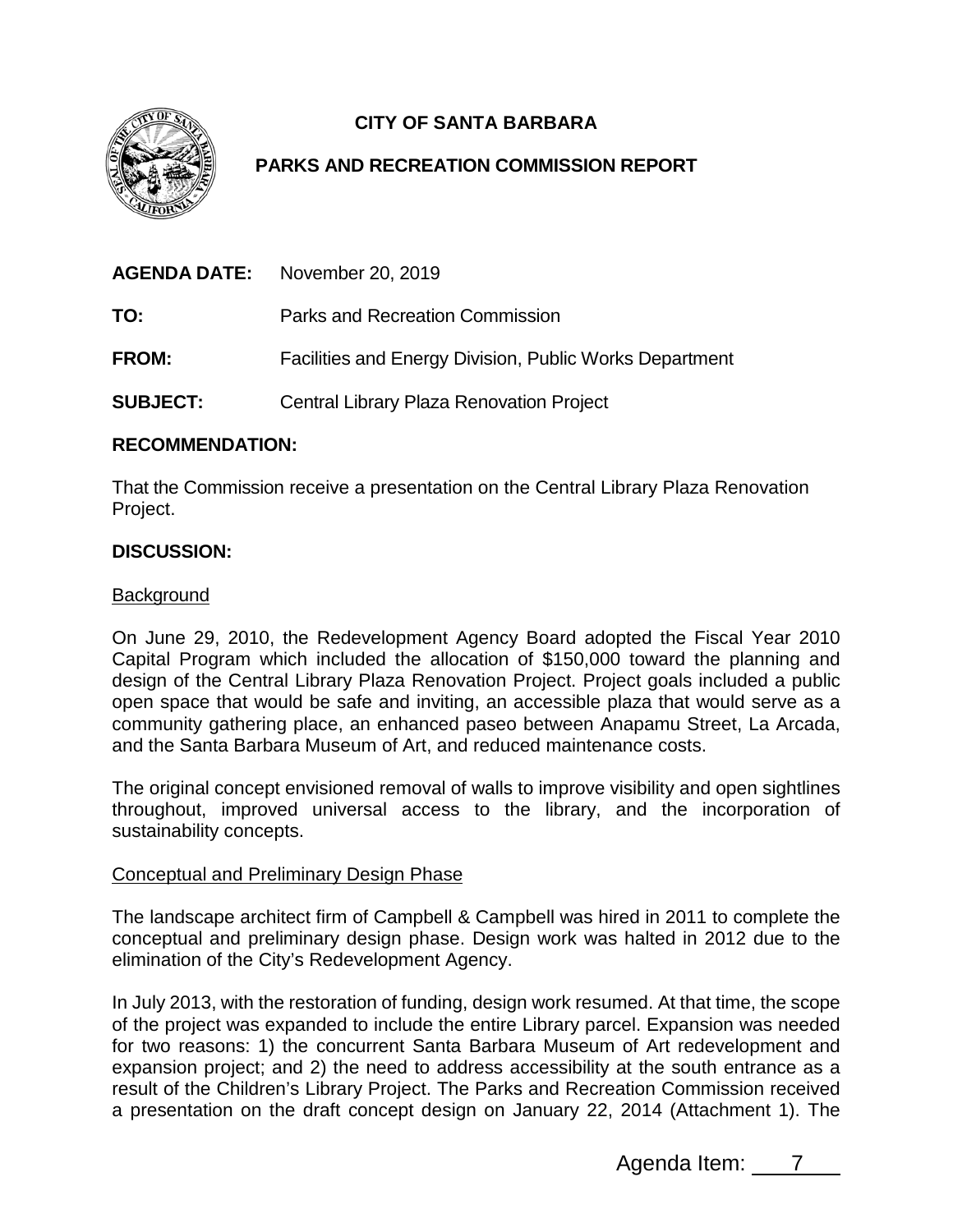Parks and Recreation Commission Report Central Library Plaza Renovation Project November 20, 2019 Page 2

Central Library Plaza Renovation Project received preliminary project design approval from the Historic Landmarks Commission on June 18, 2014.

#### Final Design Consultant Services

On August 5, 2014, Campbell & Campbell was hired to provide final design services for the Central Library Plaza Renovation Project. The proposed tree removals received recommendations for approval from the Street Tree Advisory Committee on March 5, 2015. The Parks and Recreation Commission reviewed the design and approved the tree removals on March 25, 2015 (Attachment 2). On May 20, 2015, the Historic Landmarks Commission granted Final Approval.

Due to lack of construction funding for the entire project, the project was divided into two phases. Phase I included accessibility upgrades to the south entrance, which were completed in October 2017. Phase II includes renovation of the main plaza along Anapamu Street as well as the secondary plaza in front of the old library entrance, the paseo running from Anapamu Street to La Arcada, and Lower Library Plaza.

For Phase II final design services, a competitive Request For Proposal (RFP) was issued August 21, 2018. The City received four proposals on September 12, 2018. After review, City staff recommended Arcadia Studio. City Council awarded a Professional Services Agreement to Arcadia Studio on October 10, 2018. Arcadia Studio has completed 60 percent design development documents.

#### Phase II Project Description

Phase II includes upgraded landscape and hardscape areas around the perimeter of the Santa Barbara Central Library and Faulkner Gallery located at 40 East Anapamu Street. Upgrades would include 5,980 square feet of additional hardscape, 980 cubic yards of soil to be cut and removed, the removal of 32 existing trees (16 will be boxed and transplanted on and off-site), the addition of 42 new trees, new planters, monument signs, artwork, lighting, and approximately 9,800 square feet of activity space. The proposed tree removals were approved by the Parks and Recreation Commission in 2015. All hardscape would be compliant with current accessibility codes. No changes to the building are proposed, nor will the project obscure or have a negative impact on the City Landmarks on the site.

Notable changes from the 2014 plans include a revised planting plan to comply with current water conservation policies, revised site grading to comply with accessibility codes, a revised paseo walkway and ramp between the upper and lower plazas, a revised historic Anapamu entrance layout, revised hardscape materials, and use of two mosaic tile areas in lieu of raised planters in front of the Faulkner Gallery entrance. The 2014 plans included only 3,200 square feet of additional hardscape, whereas the proposed plan would add 2,780 square feet in addition to the 3,200 square feet proposed in the